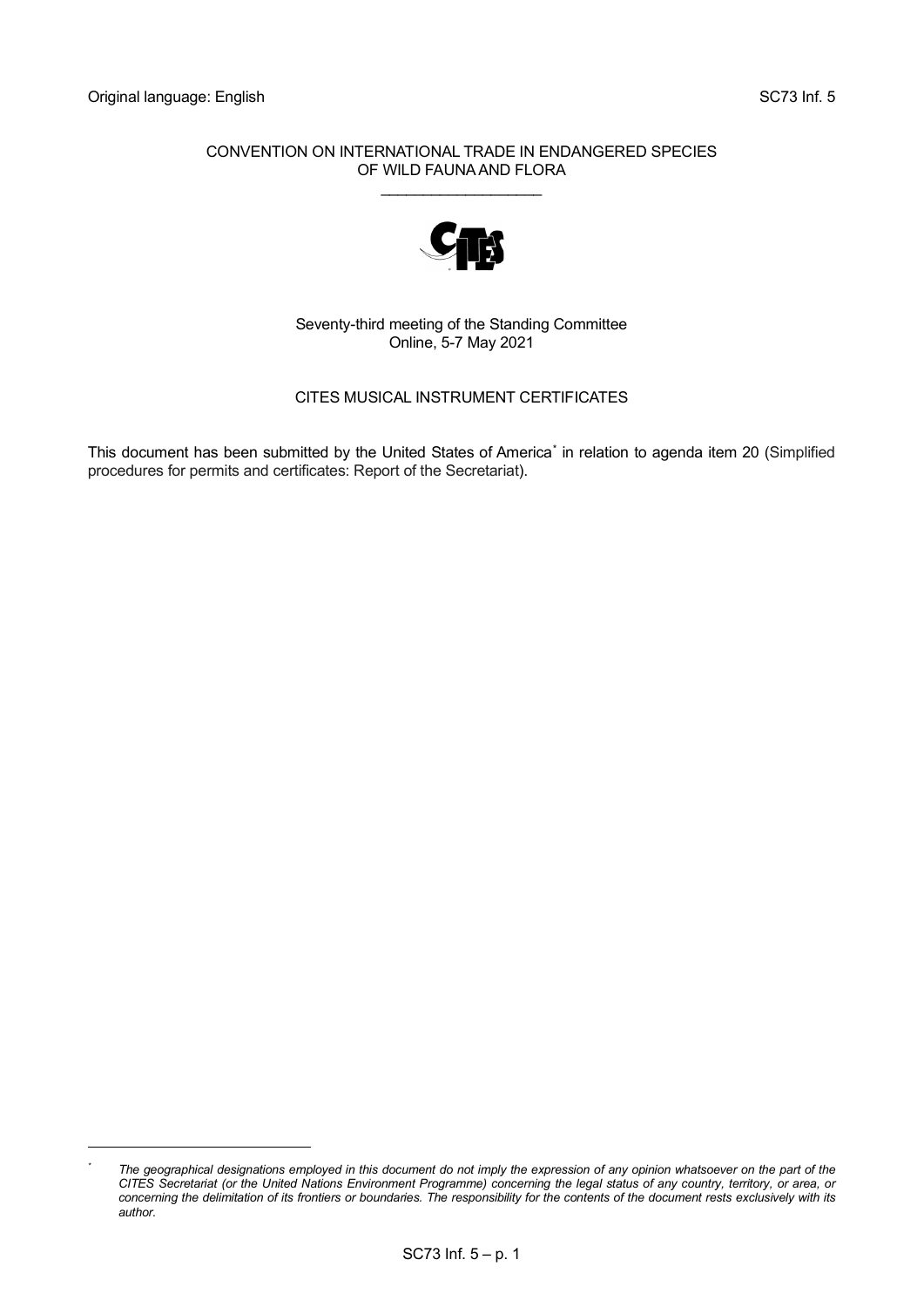# **CITES Musical Instrument Certificates**

#### **Background**

Musicians perform with valuable and culturally significant musical instruments legally crafted decades and even centuries ago. A number of these instruments contain small amounts of ivory, shell, reptile skin, and rosewood or other materials regulated under the Convention on International Trade in Endangered Species of Wild Flora and Fauna (CITES). The international use of musical instruments by musicians and professional and student ensembles is essential to advancing diplomacy, sparking artistic innovation, and supporting vital international cultural activity. In partnership with CITES parties and the conservation community, music stakeholders have undertaken efforts to increase compliance with current permit requirements while simultaneously pursuing policy improvements that will alleviate unnecessary burdens.

### **Musical Instrument Certificate Created at CoP16 – A Consolidated Permit**

At the 16<sup>th</sup> Conference of the Parties (CoP16), Resolution Conf. 16.8 was adopted on *Frequent Cross-Border Non-Commercial Movements of Musical Instruments*, creating a multi-use Musical Instrument Certificate. The Musical Instrument Certificate (MIC) is not an exemption from the permit process. It is a consolidated permit. The MIC streamlines the requirement for obtaining multiple CITES export permits when an instrument contains CITES material and is not exempted from permit requirements by an annotation or a personal effects exemption. Musicians using the MIC apply to their CITES Management Authority for issuance of single permit, which **must then be credentialed by CITES enforcement officials at each designated port through which an instrument travels**. Musical instruments accompanied by a CITES Musical Instrument Certificate may be hand-carried, in checked luggage, or transported via cargo for larger ensembles. The purpose code P is indicated on a certificate for personal use by individuals, and purpose code Q is indicated on a certificate when a larger ensemble may be considered a travelling exhibition of multiple instruments on a single permit.

**The process of issuing and credentialing these permits is extremely variable from country to country and is in urgent need of harmonization in order to fully facilitate non-commercial travel with musical instruments. This is an action the Secretariat and Parties can immediately support and undertake.**

## **Clarifications and Exemptions Approved at CoP17**

At the 17<sup>th</sup> Conference of the Parties (CoP17), unanimous approval was given to Resolution Conf. [16.8 \(Rev. CoP17\),](https://cites.org/sites/default/files/document/E-Res-16-08-R17.pdf) which:

- 1. Clarifies that instruments loaned to musicians may qualify for CITES Musical Instrument Certificates.
- 2. Specifies that the non-commercial scope of the Musical Instrument Certificates includes using the permits when traveling for "paid or unpaid" performances.
- 3. Recommends that CITES countries not require permits when musicians are carrying certain instruments as personal effects.

#### **Further Improvements Needed – Simplified Procedures**

We have been informed by individual musicians and ensembles that the required time and financial expense of obtaining and putting to use the MIC has left no option but to forgo travel with their best musical instruments. While continued improvement and fine-tuning of existing permit procedures would be appreciated, the most effective way to minimize the burden of the permit process is to streamline it, consistent with CITES directives, to provide simplified procedures for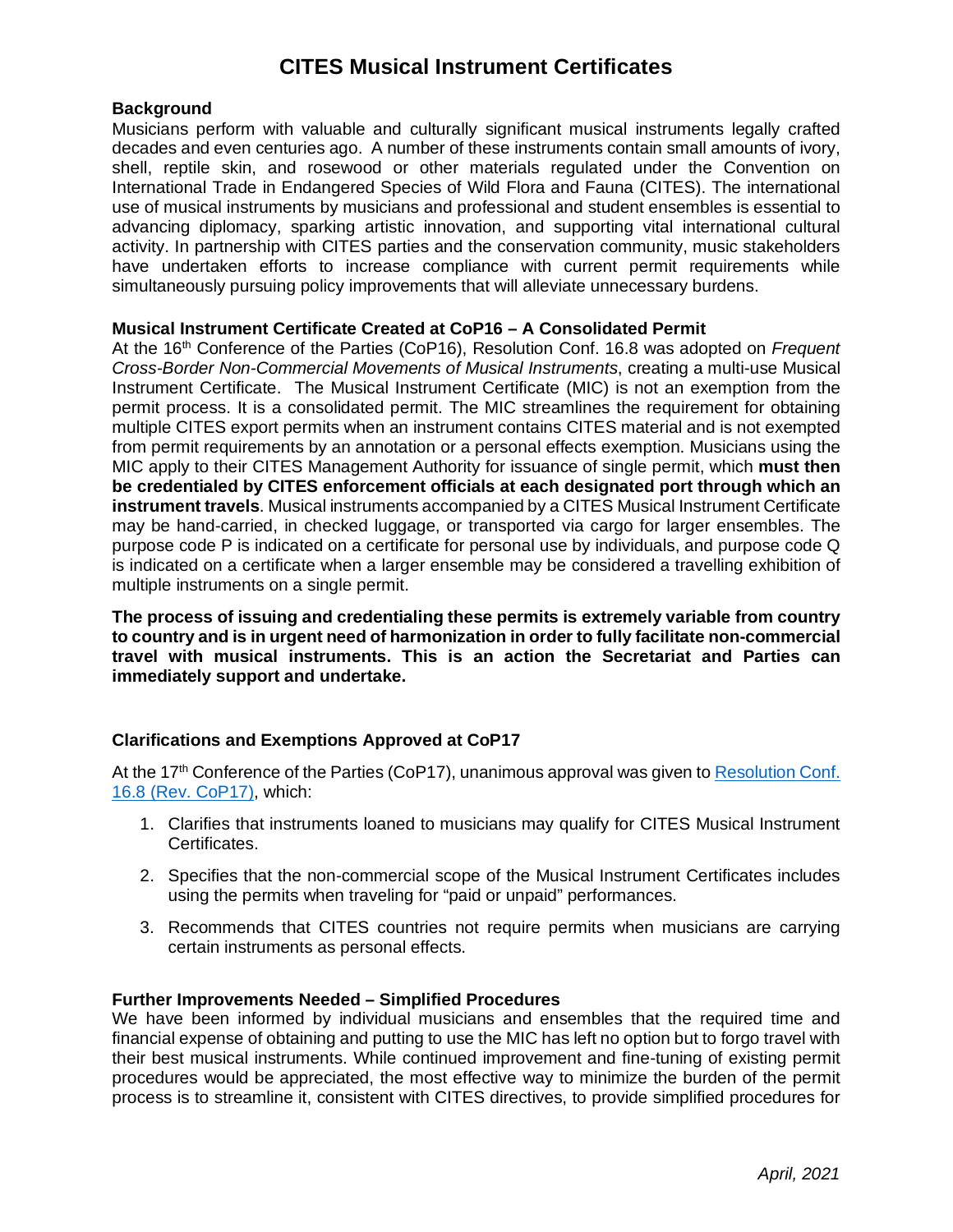those activities that do not constitute a threat to the conservation of protected species. In particular:

- 1. Consistent with [Decision 18.171](https://cites.org/eng/taxonomy/term/42068) on Simplified Procedures for Permits and Certificates adopted at the 18<sup>th</sup> Conference of the Parties, the Secretariat should recommend that musical instruments being transported under the Musical Instrument Certificate be added for consideration for simplified procedures.
- 2. CITES Parties should be reminded of the provision of [Resolution Conf. 16.8 \(Rev.](https://cites.org/sites/default/files/document/E-Res-16-08-R17.pdf)  [CoP17\)](https://cites.org/sites/default/files/document/E-Res-16-08-R17.pdf) related to instituting personal effects exemptions. Such exemptions are only helpful if acknowledged by all countries through which a musician must travel.
- 3. Allow permit exemptions for musical instruments transported by cargo under an ATA carnet – an internationally recognized customs re-export document.
- 4. Implement an electronic permit system and extend the validity period from three years to ten years.

At the  $18<sup>th</sup>$  meeting of the Conference of the Parties (CoP18), Decision 18.171 was adopted, including a directive for the Secretariat to prepare draft guidance on Simplified Procedures that "should include consideration of other types of specimens in addition to those identified in document [CoP18 Doc. 56,](https://cites.org/sites/default/files/eng/cop/18/doc/E-CoP18-056.pdf) paragraph 13, with a focus on the international movement of CITES specimens where the trade will have a negligible impact on the species concerned." Consistent with the work undertaken to establish **simplified procedures** for other specimens – we strongly urge the Secretariat and Parties to consider, before the 19<sup>th</sup> meeting of the Conference of the Parties (CoP19), opportunities to exempt noncommercial movement of musical instruments from the current full battery of permit requirements, such as being stamped at each border, which can cause delays in travel.

Full recognition of the **personal effects exemption** would represent real relief for international guest soloists, small groups, and large ensembles, greatly reduce the cost and time burdens related to navigating permit applications and enforcement procedures, and allow CITES authorities to dedicate limited resources to compliance and enforcement efforts that directly advance conservation goals. Nearly all orchestra musicians with CITES materials place their instruments in cargo shipments to avoid multiple, unwieldy permits in favor of a single permit and inspection procedure. If musicians could carry instruments in cabin or as checked baggage without permits, they could practice and rehearse at their own discretion (shortly before departure and soon after landing), as well as have the ability to maximize the opportunities to perform additional solo and smaller ensemble work.

We also once again request that CITES parties undertake consideration of **permit exemptions for musical instruments transported by cargo under a carnet**. This step would allow legally crafted and legally purchased musical instruments to be transported through international ports without undergoing burdensome permit and inspection procedures. ATA carnets are internationally recognized customs documents that require re-export within an allotted timeframe and waive duties and taxes. Given that the international use of musical instruments does not contribute to trafficking in endangered species, allowing CITES permit and inspection exemptions for instruments transported by cargo and travel under an ATA carnet should be given consideration.

As we await opportunities for exemptions from the permit process, we strongly support the efforts among CITES parties to institute an **electronic permit system.** Electronic permitting would help to streamline and make more efficient the process of acquiring, using, and invalidating musical instrument certificates. Currently, musicians holding individual permits must void them before their